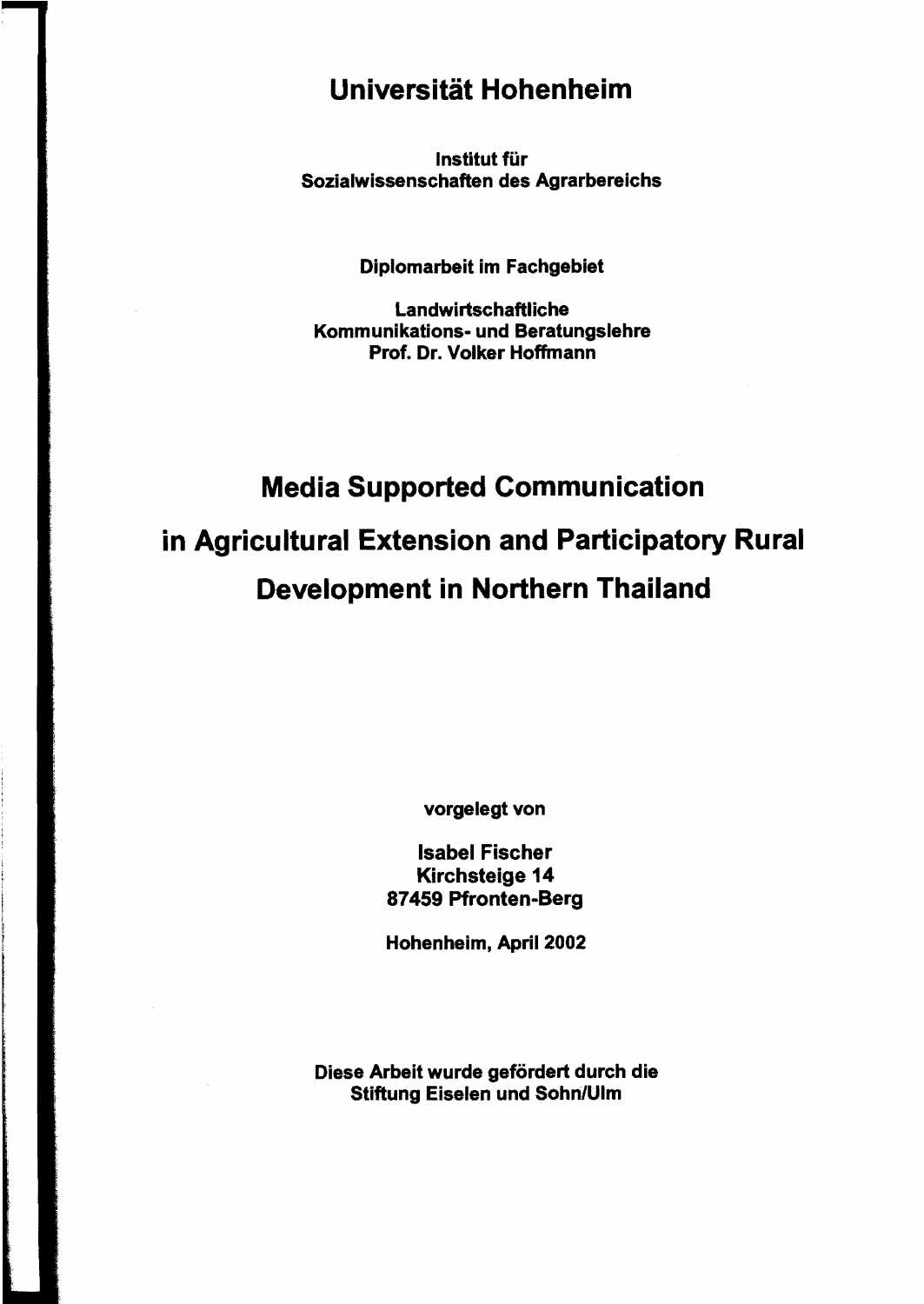## **7. Summary**

The inhabitants of Northern Thailand, Thais as weIl as the members of the different ethnic groups, the so-called *hill tribes,* have to face a variety of very complex problems that range from *Natural Resources Conflicts* via *Human Rights Issues* to *Health Problems.* All in all, those problems constitute the initial position for every extension-, development- and research activity that are carried out by governmental, non-governmental and/or other institutions in this region.

Whereas the first development efforts conceming the hill tribes were initiated by Thailand's government, namely the Ministry of Interior, in 1956, with the establishment of the *Committee for the Welfare of Remote Populations,* the first NGO, the *Thailand Rural Reconstruction Movement (TRRM)* was founded in 1969. Since these early activities, the development process of the region surrounding the area of the *Golden Triangle,* where the countries of Thailand, Myanmar and Laos meet and which is still famous for the growing and trafficking of opium and heroin, were significantly influenced by innumerable national as weIl as international projects. Whereas previous drug-replacement programs were initiated in many hill tribe villages, the main emphasis was put on *Natural Resource Management* in later years, as it turned out that more and more environmental damages were caused by high-input farming, which was brought in to the members of the different hill tribes before, as a substitute for opium growing.

In order to analyze the current extension situation in Northern Thailand, I carried out my research in collaboration with different GOs, NGOs and other development organizations. In the course of this process, I had the chance to get a quite detailed impression about the variety of difficulties that have to be solved by the extension staff of the organizations, and I was able to gain a first insight into major areas of operation and communication tools that are used in extension and rural development. In addition, with the help of a semi-structured questionnaire, which was developed in collaboration with the other members of our little interdisciplinary research team and which served us as a guideline during the first, more general interviews, I was ab1e to differentiate the gathered information into two different parts. On the one hand, I tried to get as much information as possible, about the extension methods and the kind of media, especially the pictorial material, which is used by the different organizations in their extension and development work. On the other hand, I was looking for a few organizations that I could observe in more detail, over a longer period of time, for example, through visits in their project areas.

During my whole research, I focused exclusively on the extensionist's or organizations' point of view, therefore the presented results, which offer a very detailed overview about the current extension situation in Northem Thailand, have a kind of subjective character that have to be considered, especially at the end of the thesis, where an analysis and a comparative evaluation of the methods and media is conducted.

General information about the different kinds of institutions, including their activities, their main objectives and their target groups are presented with examples from different types of organizations, GOs, NGOs, etc. In addition to the use in this study, the general information that could be gathered through a lot of interviews with representatives of the different organizations, was collected, together with leaflets and brochures, in a file in the UPLANDS PROGRAM'S office. In consequence, every researcher of the UPLANDS PROGRAM, who needs some information about one of those organizations that has already been visited, has the opportunity to check out existing data in the office first, before contacting the organization.